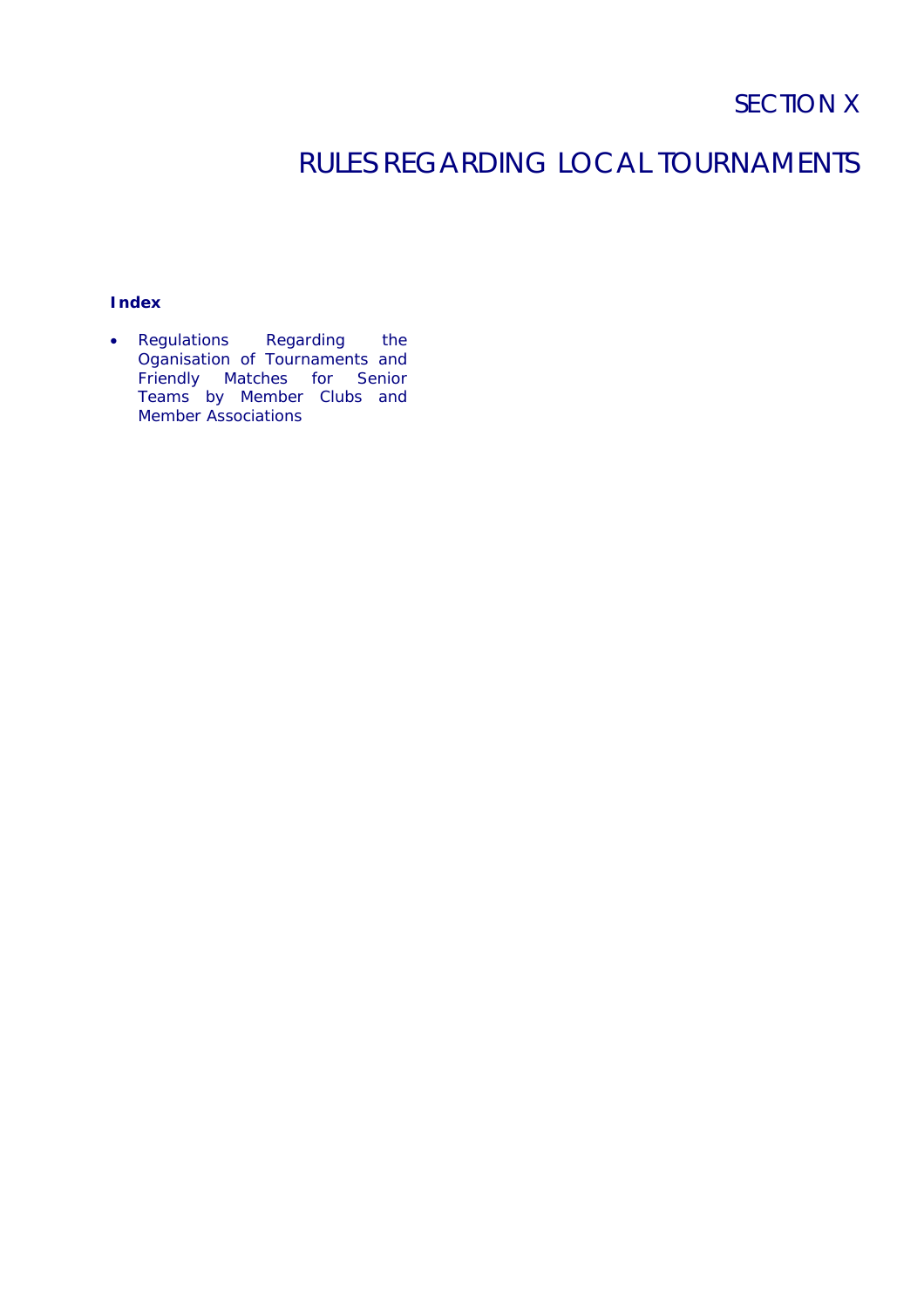## MALTA FOOTBALL ASSOCIATION

## **REGULATIONS REGARDING THE ORGANISATION OF TOURNAMENTS AND FRIENDLY MATCHES FOR SENIOR TEAMS BY MEMBER CLUBS AND MEMBER ASSOCIATIONS**

- 1. (i) Member Clubs and Member Associations wishing to organise a tournament for senior teams, whether on a purely domestic level or on international level, must make an application to the General Secretary of the Association at least two (2) months prior to the intended date of the commencement of the tournament.
	- (ii) The application, to be made on the appropriate form established by the Council, must contain all the relevant necessary information, including the level of the tournament the dates and venues of the matches and fees chargeable.
- 2. (i) The application form must be accompanied by the rules of the tournament and a fee of fifty euro (€50).
	- (ii) If the tournament is not directly organised by a Member Club or Member Association, the rules of the tournament must include the setting up of an organising committee, which must be chaired by a member of the Management Committee of the organising Member Club or a member of the Council/Committee of the Member Association concerned.
	- (iii) The rules of the tournament must provide for adequate rules concerning the running of the tournament and adequate disciplinary regulations to deal with breaches of discipline other than discipline of players and authorised teams' officials of the participating teams.
	- (iv) In so far as the discipline of players and authorised teams' officials of the participating teams is concerned, discipline shall be in accordance with the Disciplinary Code of the Malta Football Association. However, the Malta Football Association may determine that the discipline of players and authorised teams' officials is dealt with by the Malta Football Association Disciplinary Commissioner.
- 3. (i) Players, who are registered for a Member Club, shall not be allowed to participate for another Club or for a team other than a team of their own Club, unless they are authorised in writing by the President or Secretary of their Club to take part.
	- (ii) In order that such an authorisation is deemed valid, an authenticated copy of such authorisation must be sent to the General Secretary of the Malta Football Association by the organising committee of the tournament prior to the commencement of the tournament.
	- (iii) It shall be an offence to allow any non-authorised player to take part in the tournament.
- 4. (i) The Executive Committee of the Malta Football Association shall only consider an application which complies with Article 2 of these regulations and shall give its decision to the applicant within one (1) month of the application.
	- (ii) Before authorising any tournament, the Executive Committee must be satisfied that these regulations have been complied with and that the applicant can satisfy all the conditions. Furthermore, in the case of foreign participating teams and/or players, the Executive Committee must be satisfied that the Rules and Regulations of FIFA are observed.
	- (iii) The Executive Committee may impose other conditions, which it deems expedient. In such cases, these conditions will have the same force of these regulations.
	- (iv) The Executive Committee may, at its discretion, refuse to authorise any tournament.
- 5. (i) As a rule, only referees affiliated to the Malta Football Association may officiate at the matches of the tournament. However, in special circumstances, the Malta Football Association may authorise that other persons may officiate at the matches.
	- (ii) In the case of referees affiliated with the Malta Football Association, the appointments shall be made by the Officer-in-Charge of Referees' Appointments of the Malta Football Association.